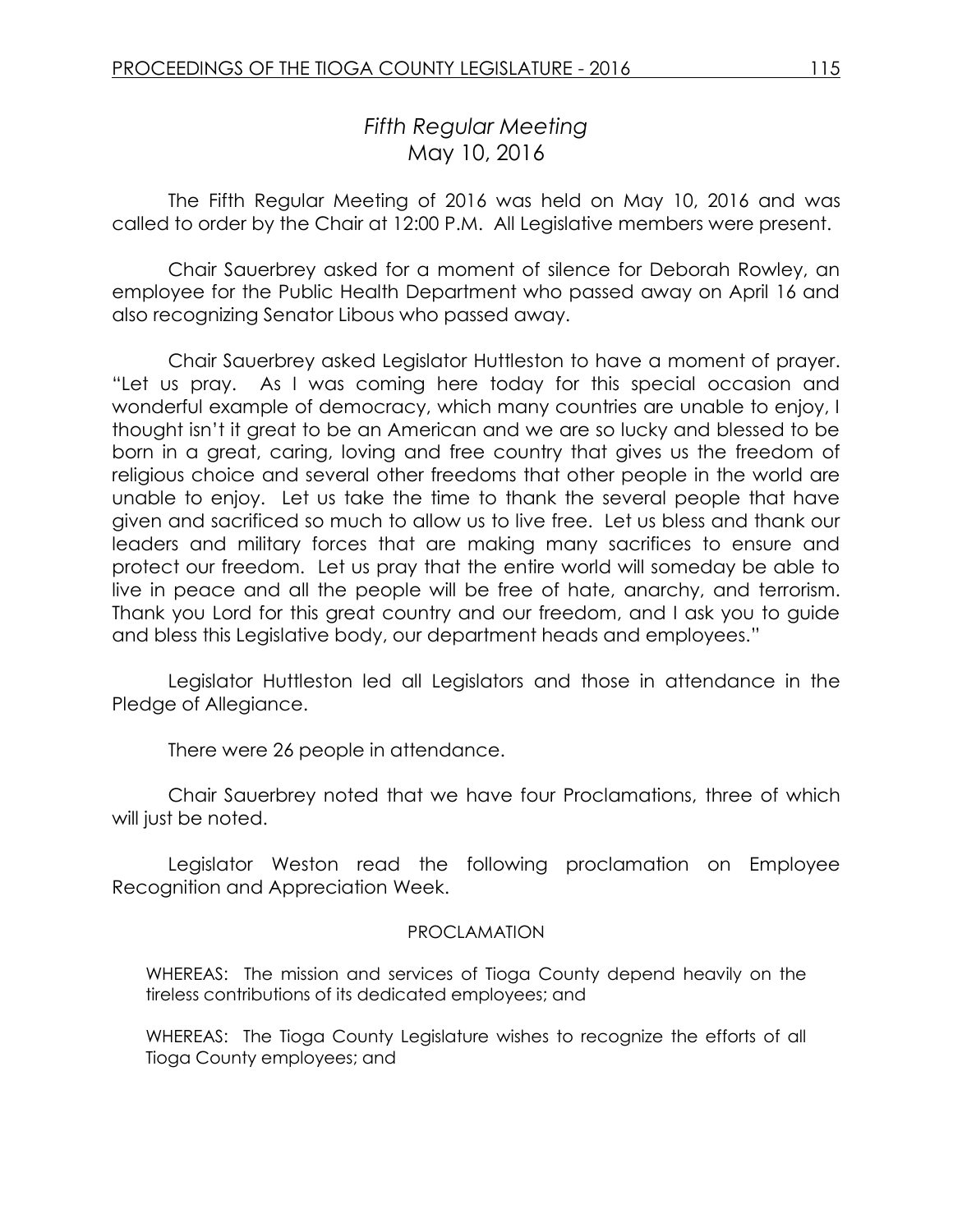WHEREAS: The Employee Recognition Committee was created to provide a mechanism to show our appreciation for the Employees of Tioga County; and

WHEREAS: Those employees who have served for more than 25 years have shown a steadfast commitment to serving the well-being of the residents of Tioga County, and should be recognized by those whom they have served; and

WHEREAS: The Tioga County Legislature would like to especially recognize the following employees who have attained 25, 30, 35, or 40 years since last year's ceremonies:

| Name               | Department             | Years |
|--------------------|------------------------|-------|
| Linda Myers        | Social Services        | 25    |
| Corrine Whitmore   | Social Services        | 25    |
| George Awad        | <b>Public Defender</b> | 30    |
| Sandra Nugent      | Social Services        | 30    |
| Christopher Kallin | Social Services        | 35    |

NOW THEREFORE, THE TIOGA COUNTY LEGISLATURE does hereby proclaim and designate the week of May 9 - 13, 2016 as

#### EMPLOYEE RECOGNITION AND APPRECIATION WEEK

In the County of Tioga, New York, and call upon our citizens to join in recognizing these dedicated employees.

# **2016 PROCLAMATION**

*Mental Health Awareness Month & Children's Mental Health Week* 

WHEREAS: The citizens of Tioga County value the overall health and well-being of all the residents of Tioga County they are proud to support the observance of Mental Health Awareness Month and Children's Mental Health Week; and

WHEREAS: Mental Health is essential to everyone's overall health and well-being; and

WHEREAS: Mental illness is the leading illness-related cause of disability, a major cause of death through suicide, a factor in school failure, a contributor of poor overall health, incarceration, and homelessness; and

WHEREAS: Mental illness in adults and serious emotional and mental health disorders in children and youth are real and treatable; and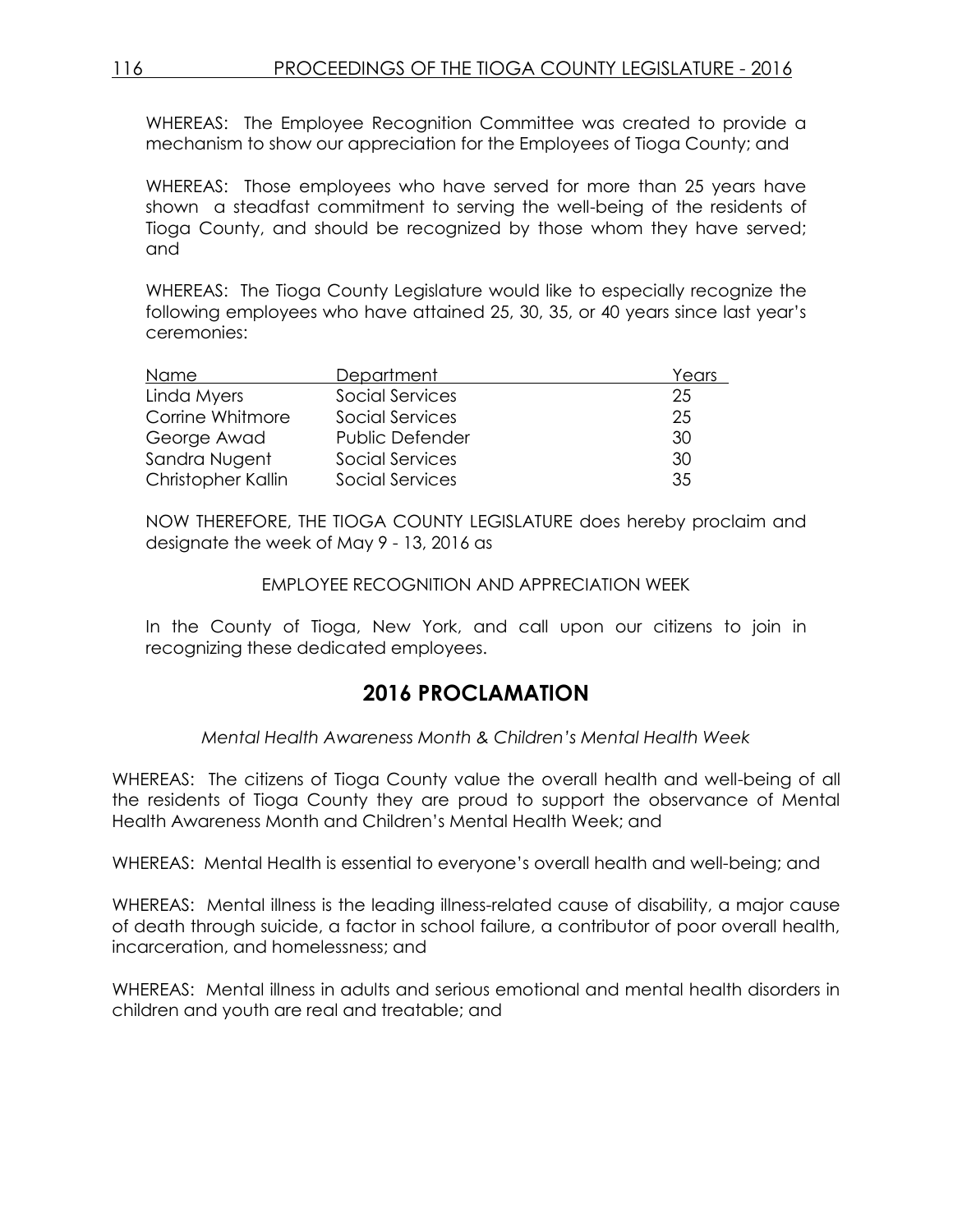WHEREAS: There is evidence that early intervention, family-centered care for children, and person centered treatment for adults can result in reduction and management of symptoms such that individuals with mental illness can live full, productive and meaningful lives in their communities; and

WHEREAS: Children and youth with mental health challenges, along with their families, deserve access to services and supports that are family driven, youth guided and culturally appropriate; and

WHEREAS: There is an expectation of hope, healing and recovery for the citizens of Tioga County who experience symptoms of mental illness; and

WHEREAS: Tioga County has made a commitment to a community-based system of care that promotes values of acceptance, dignity and social inclusion for individuals of all ages; therefore

THE TIOGA COUNTY LEGISLATURE does hereby ask all residents of our county to join in declaring May 2016 as *Mental Health Awareness Month* and May 1st – 7th, 2016 as *Children's Mental Health Week* in Tioga County.

# **FOSTER CARE RECOGNITION MONTH PROCLAMATION**

WHEREAS: The Tioga County foster family serves as a source of safety, love, self-esteem and support for children in Tioga County; and

WHEREAS: There are 23 children in foster care in Tioga County, 17 of these children are in foster homes; and

WHEREAS: We have 21 certified foster homes in Tioga County; and

WHEREAS: Numerous public and private agencies work to increase the public's awareness of the needs of children in foster care, and the enduring and valuable contribution of foster parents; and

WHEREAS: It is appropriate to recognize all those who volunteer their talents and energies on behalf of children in foster care, the foster parents who serve these children and the professional staff dedicated to ensuring these children have a stable and safe foster family environment; now therefore

THE TIOGA COUNTY LEGISLATURE hereby Proclaims May 2016, as

# **FOSTER CARE RECOGNITION MONTH**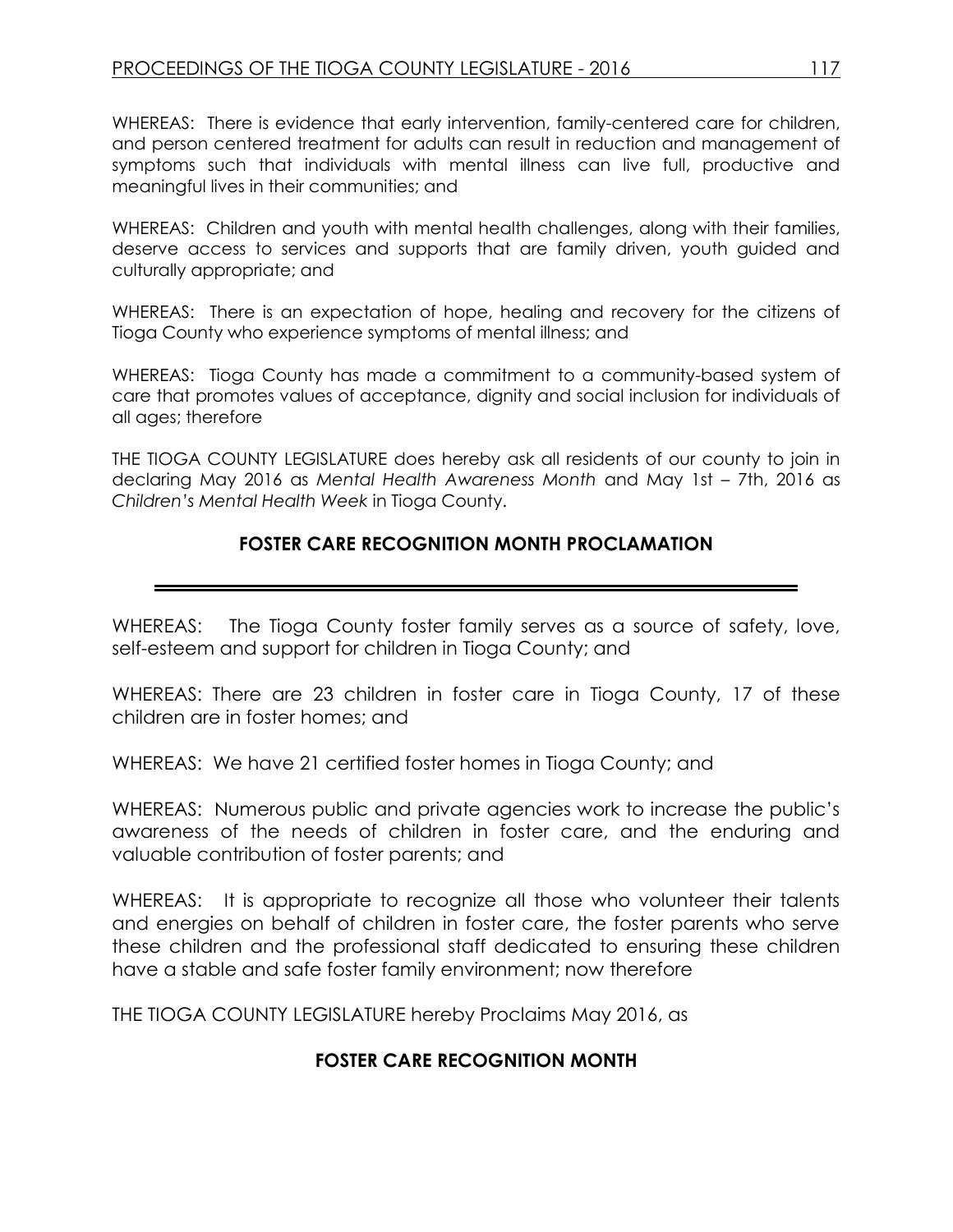in Tioga County and call upon all citizens, community agencies, religious organizations, medical facilities and businesses to increase their participation in our efforts to recognize foster parents in Tioga County.

#### PROCLAMATION

WHEREAS: People who are elderly or have disabilities have contributed to the general welfare of Tioga County by helping to preserve customs, convictions, and traditions of many people from diverse backgrounds; and

WHEREAS: These residents are vital and integral members of our society and their wisdom and experience have enriched our lives; and

WHEREAS: The health and well-being of disabled and elderly people in our county should be one of our highest priorities and of concern to all Americans; and

WHEREAS: People who are elderly or have disabilities are among the most important resources of our county, and it is fitting that we recognize the need to protect their health, safety, and rights; and

WHEREAS: Abuse of the elderly and people with disabilities in domestic and institutional settings is a wide-spread problem, affecting hundreds of thousands of people across the country; and

WHEREAS: Elder abuse is underreported because the elderly who are being abused find it very difficult to tell anyone and are usually ashamed and sometimes afraid; and

WHEREAS: Elder abuse happens to men and women of all income levels, all cultural and ethnic groups, whether they are in good health or incapacitated in some way, in poor neighborhoods and in suburbia; and

WHEREAS: Many of the cases investigated by Adult Protective Services in New York involve self-neglect or financial exploitation and it is our duty as citizens to reach out to people in need; now therefore

THE TIOGA COUNTY LEGISLATURE does hereby proclaim the month of May 2016 to be

Elder Abuse Prevention Month

in Tioga County, and urge all citizens to work together to help reduce abuse and neglect of people who are elderly or have disabilities.

There was no privilege of the floor.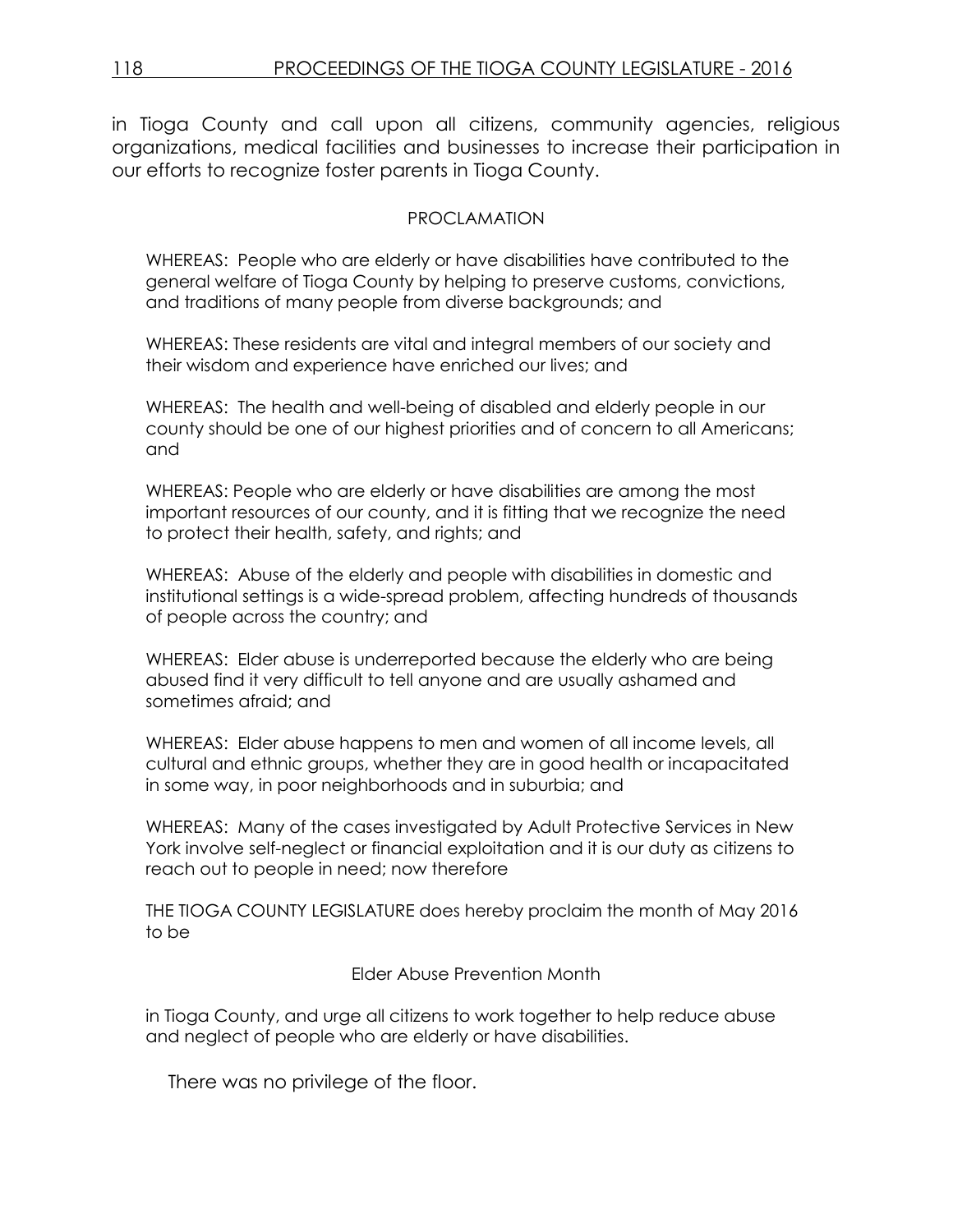Legislator Sullivan made a motion to approve the minutes of April 12, 2016, seconded by Legislator Monell, and carried.

Chair Sauerbrey made the following reappointment to the Broome-Tioga Workforce Development Board:

Public Sector-Shawn Yetter, Commissioner of Social Services 7/1/16 – 6/30/19

Chair Sauerbrey stated that all Legislative Committees met this month and the minutes are or will be on file with the Clerk of the Legislature.

Legislator Sullivan moved for the adoption of the following resolution, seconded by Legislator Monell.

| ILLI LINNLLI IV.     | LLUIJLI III I L-I I UNIJLJJIU I I                                                                       |
|----------------------|---------------------------------------------------------------------------------------------------------|
| RESOLUTION NO. 93-16 | APPOINT MEMBER<br>CENTRAL NEW YORK RESOURCE<br>CONSERVATION AND DEVELOPMENT<br>PROJECT, INC. (CNY RC&D) |
|                      |                                                                                                         |

REFERRED TO: LEGISLATIVE WORKSESSION

WHEREAS: Brian Reaser of the Soil & Water Conservation District is willing to serve as a member on the CNY RC&D; therefore be it

RESOLVED: That Brian Reaser of the Soil & Water Conservation District be hereby appointed to the Central New York Resource Conservation and Development Project, Inc. (CNY RC&D) for a term of April 1, 2016 through March 31, 2019.

ROLL CALL VOTE

Yes – Legislators Huttleston, Monell, Mullen, Sauerbrey, Roberts, Standinger, Sullivan, Weston and Hollenbeck.

No – None.

Absent – None.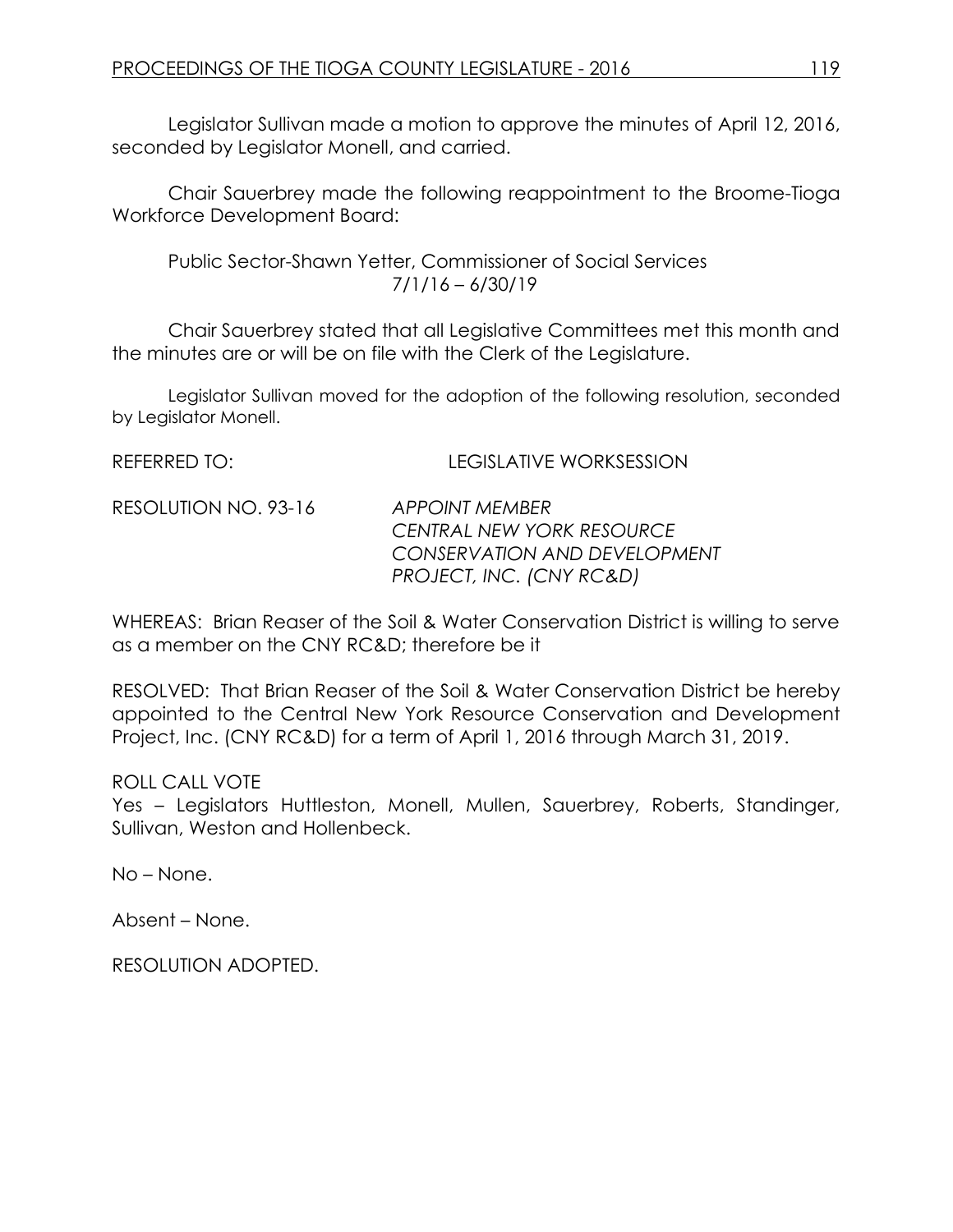Legislator Mullen moved for the adoption of the following resolution, seconded by Legislator Hollenbeck.

REFERRED TO: PUBLIC SAFETY COMMITTEE

RESOLUTION NO. 94-16 *ACCEPTANCE OF THE APPLICATION FOR FIREFIGHTER DAVID LANNING TO THE TIOGA COUNTY HAZ-MAT TEAM*

WHEREAS: The Bureau of Fire provides high quality Hazardous Materials Team support to the Fire Service in Tioga County and adjacent Counties through the NYS Fire Mutual Aid Plan; and

WHEREAS: This service is provided by local, highly trained volunteers; and

WHEREAS: Haz-Mat team member Mark Storm is no longer an active member of the Team; and

WHEREAS: Spencer Firefighter David Lanning has applied for membership to the County Haz-Mat Team; and

WHEREAS: Firefighter Lanning currently far exceeds the training and skills needed by the Tioga County Haz-Mat Team to work at the Entry Level of the Team; and

WHEREAS: Firefighter Lanning would replace Newark Valley Firefighter Storm as an active member of the Haz-Mat Team; therefore be it

RESOLVED: That Spencer Firefighter David Lanning be added to the Tioga County Haz-Mat Team roster to replace Newark Valley Firefighter Mark Storm.

# ROLL CALL VOTE

Yes – Legislators Huttleston, Monell, Mullen, Sauerbrey, Roberts, Standinger, Sullivan, Weston and Hollenbeck.

No – None.

Absent – None.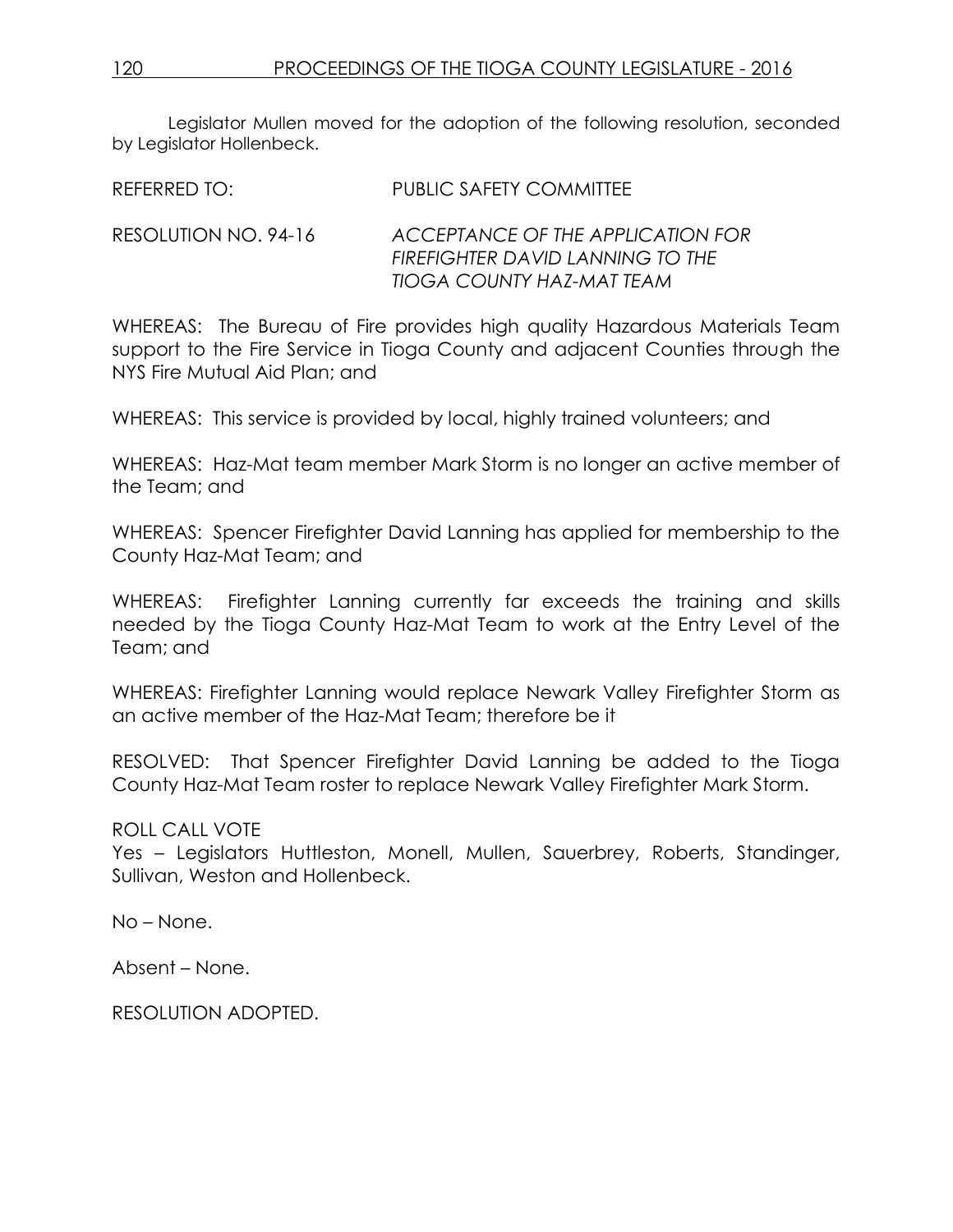Legislator Mullen moved for the adoption of the following resolution, seconded by Legislator Monell.

| <b>REFERRED TO:</b> | <b>PUBLIC SAFETY COMMITTEE</b> |
|---------------------|--------------------------------|
|                     |                                |

RESOLUTION NO. 95-16 *ACCEPTANCE OF THE APPLICATION FOR FIREFIGHTER LUCAS HOPKINS TO THE TIOGA COUNTY HAZ-MAT TEAM*

WHEREAS: The Bureau of Fire provides high quality Hazardous Materials Team support to the Fire Service in Tioga County and adjacent Counties through the NYS Fire Mutual Aid Plan; and

WHEREAS: This service is provided by local, highly trained volunteers; and

WHEREAS: Haz-Mat team member David Sayles is no longer an active member of the Team; and

WHEREAS: Halsey Valley Firefighter Lucas Hopkins has applied for membership to the County Haz-Mat Team; and

WHEREAS: Firefighter Hopkins currently possesses training and skills needed by the Tioga County Haz-Mat Team to work at the Entry Level of the Team; and

WHEREAS: Firefighter Hopkins would replace NYS OFPC Firefighter Sayles as an active member of the Haz-Mat Team; therefore be it

RESOLVED: That Halsey Valley Firefighter Lucas Hopkins be added to the Tioga County Haz-Mat Team roster to replace NYS OFPC Firefighter David Sayles.

#### ROLL CALL VOTE

Yes – Legislators Huttleston, Monell, Mullen, Sauerbrey, Roberts, Standinger, Sullivan, Weston and Hollenbeck.

No – None.

Absent – None.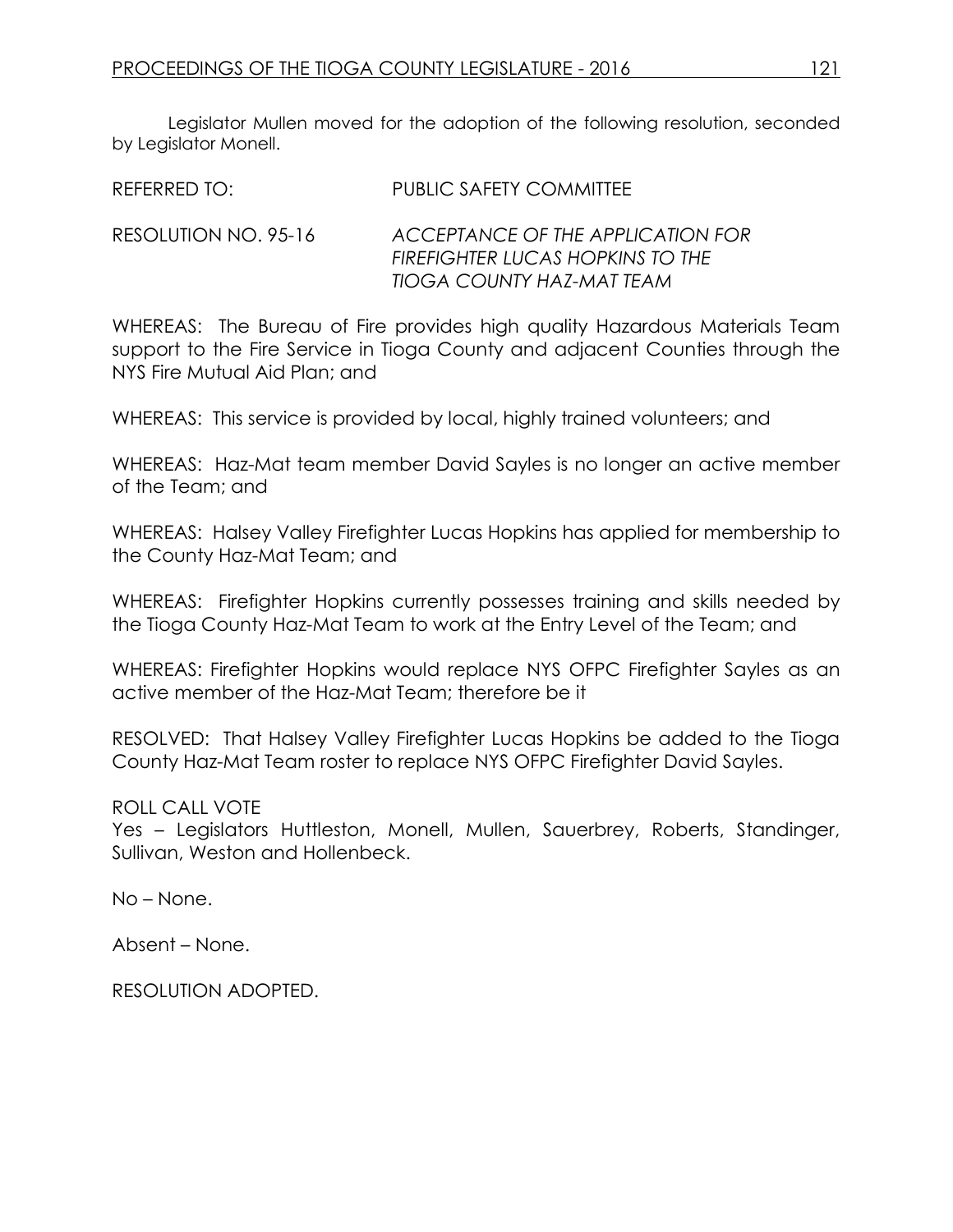Legislator Sullivan moved for the adoption of the following resolution, seconded by Legislator Monell.

| REFERRED TO:         | <b>FINANCE COMMITTEE</b>                                              |
|----------------------|-----------------------------------------------------------------------|
| RESOLUTION NO. 96-16 | <b>TRANSFER OF CONTINGENCY</b><br><b>FUNDS TO LIABILITY INSURANCE</b> |

WHEREAS: The Treasurer's Department received invoices for the 2016 annual renewal for Liability Insurance and expects to receive additional invoices; and

WHEREAS: The Unallocated Insurance Account A1910 540270 for Liability Insurance is under budgeted for 2016 as is other Departments' Liability Insurance line item; and

WHEREAS: The Renewal Premium has increased by over 10% in one year and such policies will need to continue through 12/31/2016; and

WHEREAS: The funding is available in Contingency; therefore be it

RESOLVED: That the Tioga County Legislature authorizes the following budget transfer from Contingency, related interfund transfers, and appropriate the funds as follows:

| FROM: A1990 Contingency                              | 540715 Transfer      | \$29,362.00 |
|------------------------------------------------------|----------------------|-------------|
| TO: A1910 Unallocated Insurance 540270 Liability Ins |                      | \$20,377.00 |
| A4010 Public Health Admin                            | 540270 Liability Ins | \$1,749.00  |
| A4310 Mental Health Clinic                           | 540270 Liability Ins | \$2,828.00  |
| B8160 Solid Waste                                    | 540270 Liability Ins | \$2,471.00  |
| D5110 County Highway                                 | 540270 Liability Ins | \$1,937.00  |

ROLL CALL VOTE

Yes – Legislators Huttleston, Monell, Mullen, Sauerbrey, Roberts, Standinger, Sullivan, Weston and Hollenbeck.

No – None.

Absent – None.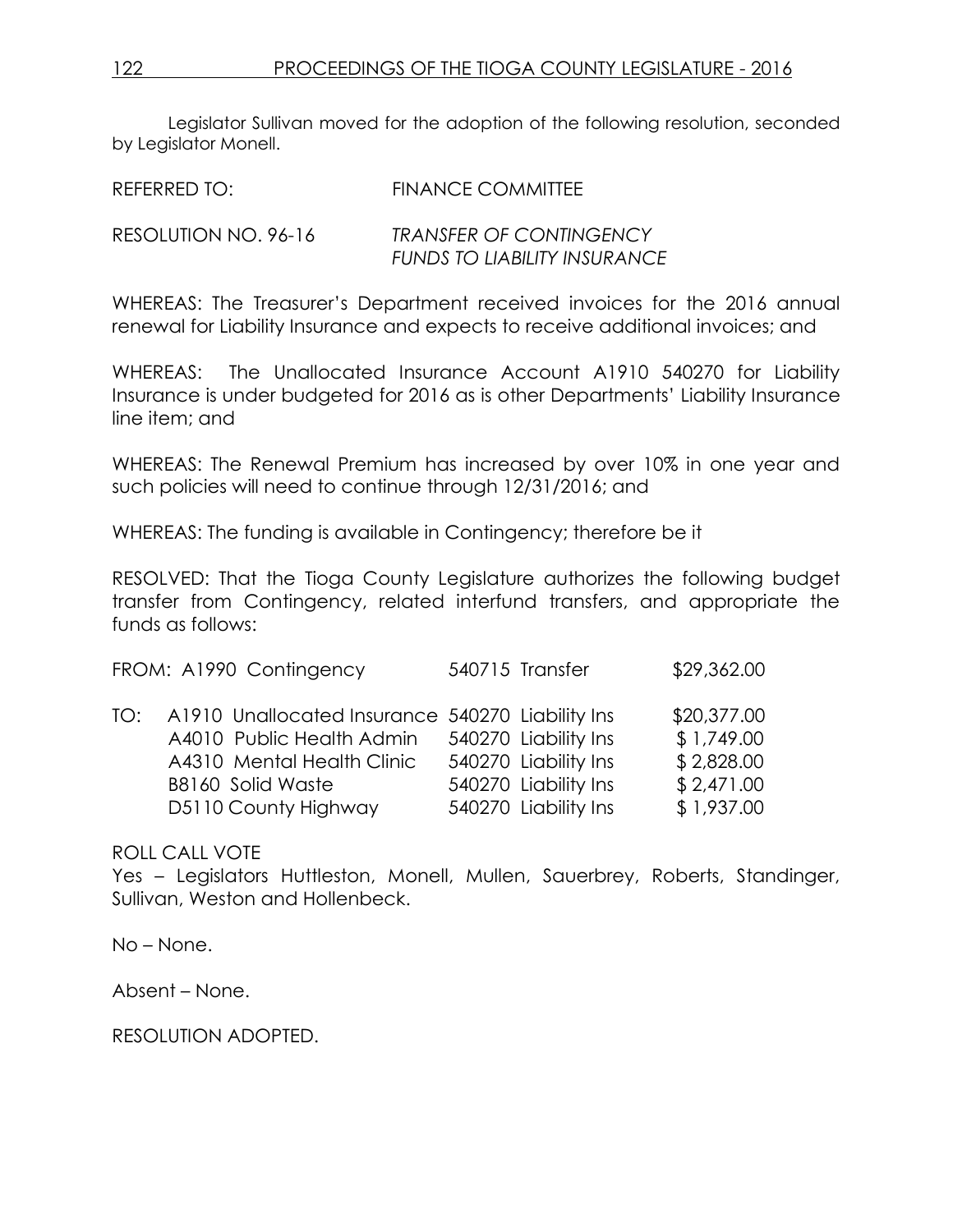Legislator Standinger moved for the adoption of the following resolution, seconded by Legislator Sullivan.

| <b>HEALTH &amp; HUMAN SERVICES COMMITTEE</b><br>REFERRED TO: |
|--------------------------------------------------------------|
|--------------------------------------------------------------|

RESOLUTION NO. 97-16 *AMEND TIOGA EMPLOYMENT CENTER BUDGET*

WHEREAS: The Tioga Employment Center, as part of the Broome-Tioga Workforce New York for employment and training services, is fully funded under the federal Workforce Innovation and Opportunities Act; and

WHEREAS: NYS Department of Labor has allocated Transition funds to transition from WIA to WIOA; and

WHEREAS: The funding is in the amount of \$4524.23; and

WHEREAS: This funding can only be expended for certain categories; therefore be it

RESOLVED: That the Tioga Employment Center allocates the funds as follows:

|     | From: CD4791 - Federal Aid-Federal Employment Program                                                                                      | \$4,524.23                                       |
|-----|--------------------------------------------------------------------------------------------------------------------------------------------|--------------------------------------------------|
| To: | CD6293.510010-Federal Employment Program<br>CD6293.540487- Program Expense<br>CD6293.540733-Training/All Other<br>CD6293.540130- Contracts | \$<br>\$741.33<br>285.73<br>175.00<br>\$2,772.00 |
|     | CD6293.530100-Data Processing                                                                                                              | 550.17                                           |

ROLL CALL VOTE

Yes - Legislators Huttleston, Monell, Mullen, Sauerbrey, Roberts, Standinger, Sullivan, Weston and Hollenbeck.

No – None.

Absent – None.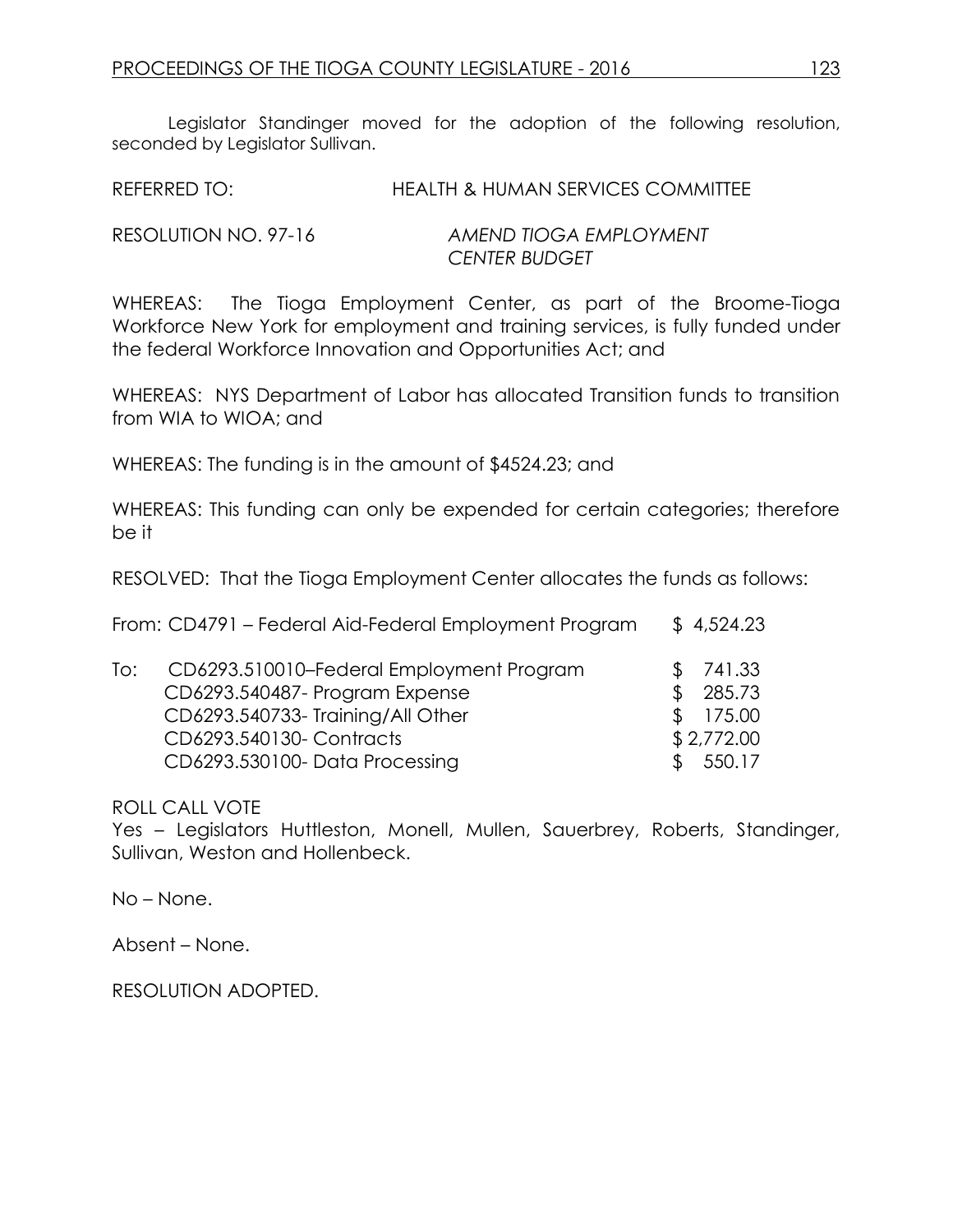Legislator Roberts moved for the adoption of the following resolution, seconded by Legislator Sullivan.

REFERRED TO: PUBLIC WORKS

RESOLUTION NO. 98-16 *APPROVE SUPPLEMENTAL* 

*AGREEMENT FOR HALSEY VALLEY RD BRIDGES – CONSTRUCTION SUPPORT SERVICES*

WHEREAS: Tioga County bonded for a program for rehabilitation of various bridges; and

WHEREAS: The Halsey Valley Rd. Bridges BIN: 3335000 and BIN: 3334900 are a couple of bridges in the bridge bond program; and

WHEREAS: McFarland Johnson was awarded the design services on Resolution 20-15; and

WHEREAS: The Tioga County Legislature authorized the Department of Public Works to hire three (3) temporary construction inspectors to save the County money; and

WHEREAS: There is a need for Construction Support Services to provide Engineering Services for the project; and

WHEREAS: McFarland Johnson, Binghamton, NY has submitted a proposal of \$20,748; therefore be it

RESOLVED: That the Tioga County Legislature approve hiring McFarland Johnson, Binghamton, NY to provide Construction Support Services not to exceed \$20,748 to be split between the following accounts:

H5110 (org) 540002 (object) H1501 (Project) \$10,374.00 H5110 (org) 54002 (object) H1502 (Project) \$10,374.00

ROLL CALL VOTE

Yes - Legislators Huttleston, Monell, Mullen, Sauerbrey, Roberts, Standinger, Sullivan, Weston and Hollenbeck.

No – None.

Absent – None.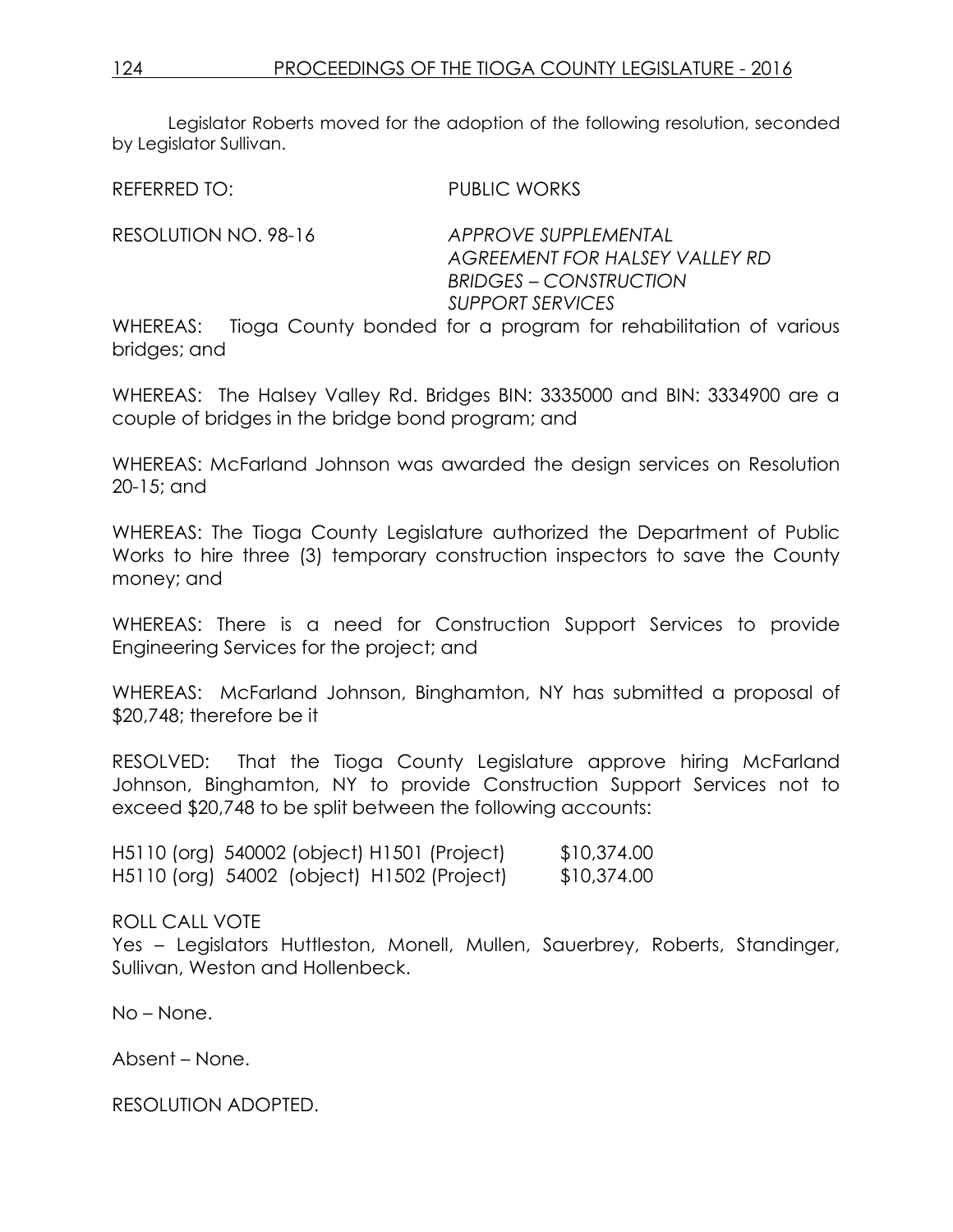Legislator Roberts moved for the adoption of the following resolution, seconded by Legislator Sullivan.

REFERRED TO: PUBLIC WORKS

RESOLUTION NO. 99-16 *APPROVE SUPPLEMENTAL AGREEMENT FOR CODDINGTON RD BRIDGE – CONSTRUCTION SUPPORT SERVICES*

WHEREAS: Tioga County bonded for a program for rehabilitation of various bridges; and

WHEREAS: The Coddington Rd. Bridge BIN: 3335100 is one of the bridges in the bridge bond program; and

WHEREAS: Labella Associates, Rochester, NY was awarded the design services on Resolution 213-14; and

WHEREAS: The Tioga County Legislature authorized the Department of Public Works to hire three (3) temporary construction inspectors to save the County money; and

WHEREAS: There is a need for Construction Support Services to provide Engineering Services for the project; and

WHEREAS: Labella Associates, Rochester, NY has submitted a proposal of \$19,000; therefore be it

RESOLVED: That the Tioga County Legislature approve hiring Labella Associates, Rochester, NY to provide Construction Support Services not to exceed \$19,000 to be paid out of the Coddington Rd. Bridge account:

H5110 (org) 540002 (object) H1408 (Project) \$19,000

# ROLL CALL VOTE

Yes – Legislators Huttleston, Monell, Mullen, Sauerbrey, Roberts, Standinger, Sullivan, Weston and Hollenbeck.

No – None.

Absent – None.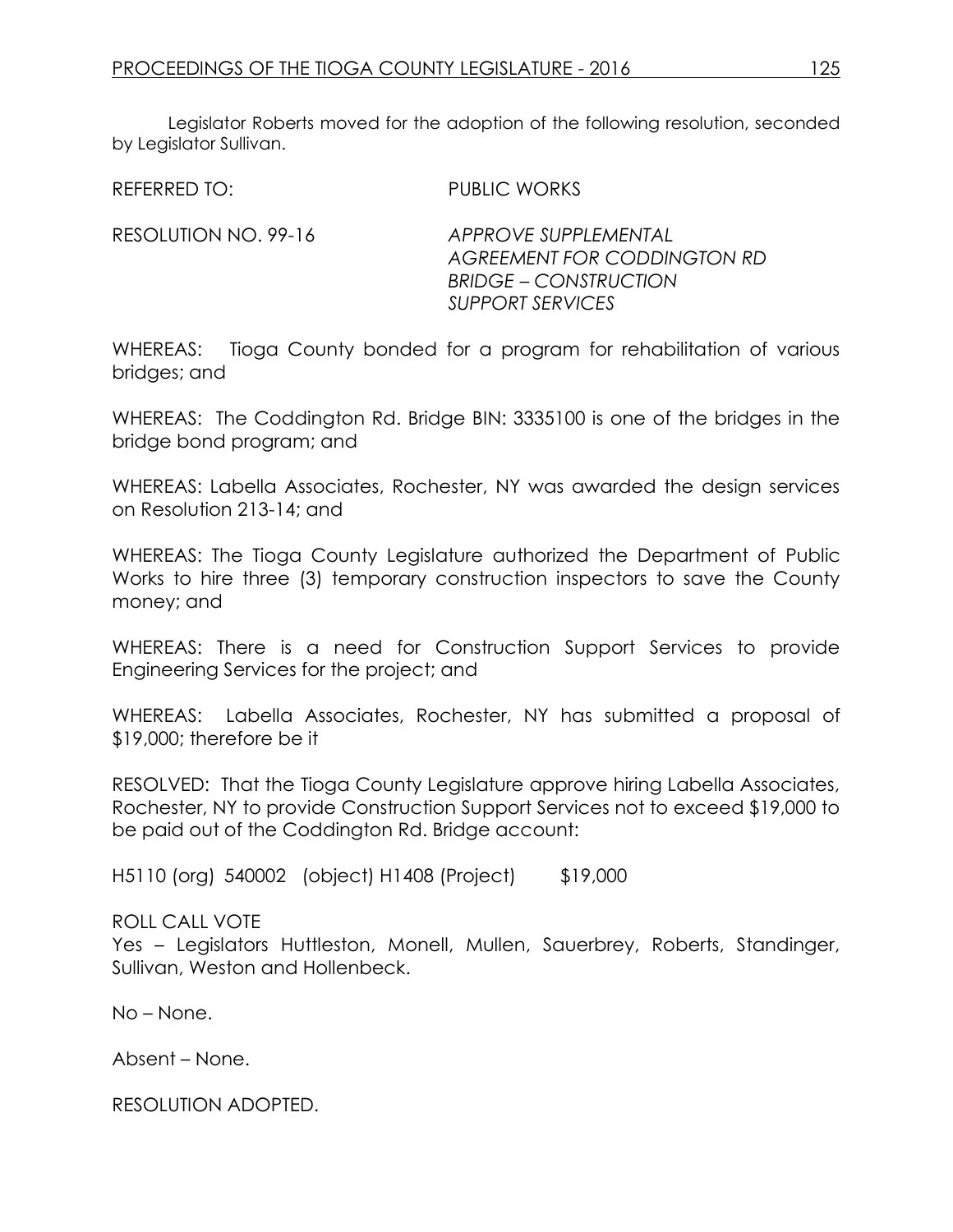Legislator Roberts moved for the adoption of the following resolution, seconded by Legislator Sullivan.

REFERRED TO: PUBLIC WORKS

RESOLUTION NO. 100-16 *APPROVE SUPPLEMENTAL* 

*AGREEMENT FOR GLEN RD BRIDGE – CONSTRUCTION SUPPORT SERVICES*

WHEREAS: Tioga County bonded for a program for rehabilitation of various bridges; and

WHEREAS: The Glen Rd. Bridge BIN: 3335320 is one of the bridges in the bridge bond program; and

WHEREAS: Labella Associates, Rochester, NY was awarded the design services on Resolution 214-14; and

WHEREAS: The Tioga County Legislature authorized the Department of Public Works to hire three (3) temporary construction inspectors to save the County money; and

WHEREAS: There is a need for Construction Support Services to provide Engineering Services for the project; and

WHEREAS: Labella Associates, Rochester, NY has submitted a proposal of \$19,000; therefore be it

RESOLVED: That the Tioga County Legislature approve hiring Labella Associates, Rochester, NY to provide Construction Support Services not to exceed \$19,000 to be paid out of the Glen Rd. Bridge account:

H5110 (org) 540002 (object) H1409 (Project) \$19,000

# ROLL CALL VOTE

Yes - Legislators Huttleston, Monell, Mullen, Sauerbrey, Roberts, Standinger, Sullivan, Weston and Hollenbeck.

No – None.

Absent – None.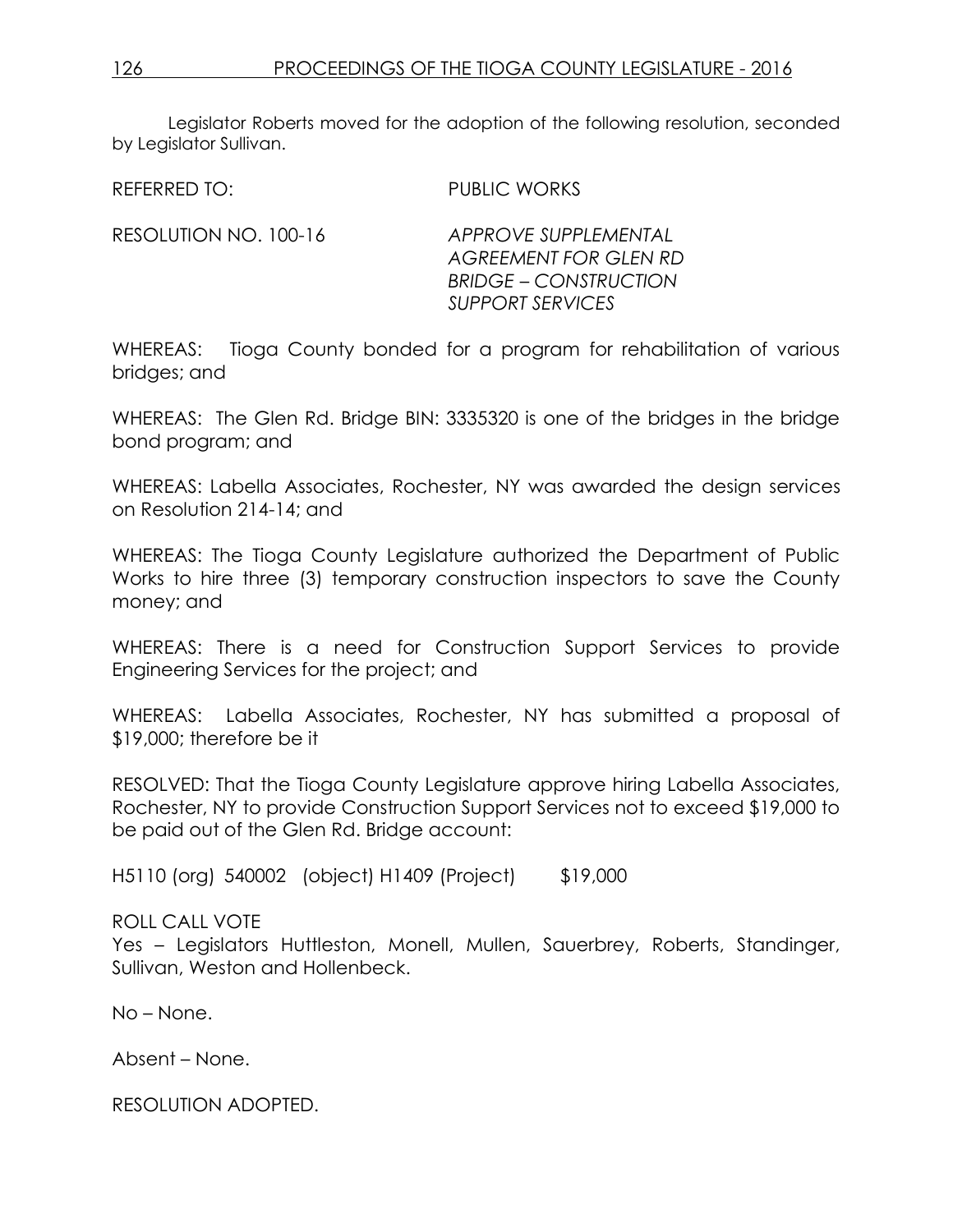Legislator Sullivan moved for the adoption of the following resolution, seconded by Legislator Standinger.

| REFERRED TO:          | HEALTH & HUMAN SERVICES COMMITTEE                    |
|-----------------------|------------------------------------------------------|
| RESOLUTION NO. 101–16 | APPROVE FUNDING<br>2016 YOUTH BUREAU PROGRAM FUNDING |

WHEREAS: The Tioga County Legislature approves Youth Bureau program funding which is 100% reimbursable from the New York State Office of Children and Family Services; and

WHEREAS: The Tioga County Youth Board has reviewed 2016 applications for funding which are consistent with guidelines previously presented to the Legislative Committee; now therefore be it

RESOLVED: That the following programs recommended by the Tioga County Youth Board for program year 2016 be approved by the Tioga County Legislature in the amounts indicated:

| Cooperative Extension Family Resource Centers   | \$8,502  |
|-------------------------------------------------|----------|
| Spencer Van Etten Schools PAVE                  | \$7,550  |
| Tioga Central School District Summer Recreation | \$5,500  |
| <b>Big Brothers Big Sisters</b>                 | \$4,000  |
| <b>Waverly Summer Recreation</b>                | \$3,500  |
| Town of Owego Summer Camp                       | \$3,000  |
| Cooperative Extension 4-H STEM Program          | \$2,000  |
| Newark Valley Joint Summer Recreation           | \$1,700  |
| TOTAL                                           | \$35,752 |

# ROLL CALL VOTE

Yes – Legislators Huttleston, Monell, Mullen, Sauerbrey, Roberts, Standinger, Sullivan, Weston and Hollenbeck.

No – None.

Absent – None.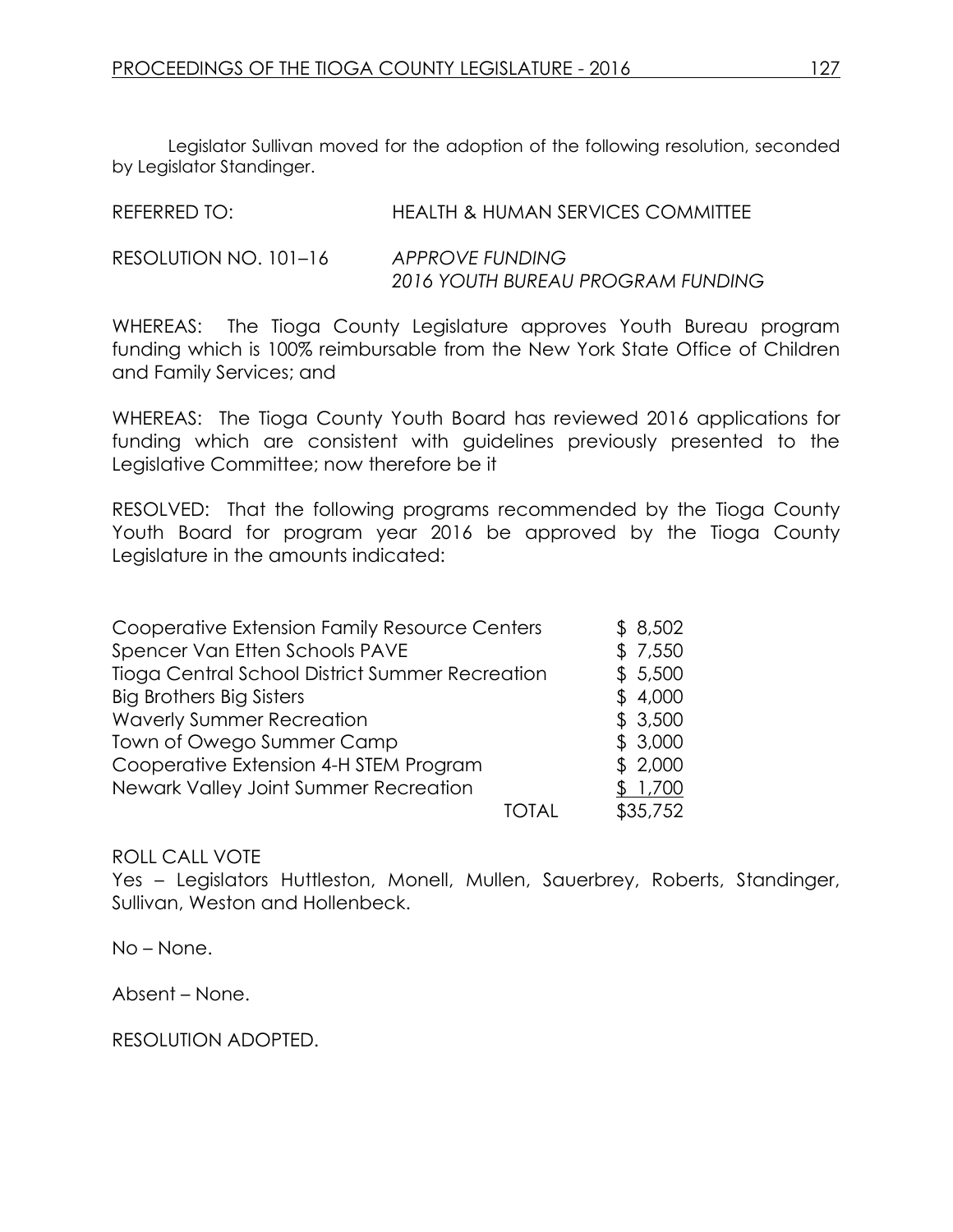Legislator Sullivan moved for the adoption of the following resolution, seconded by Legislator Monell.

REFERRED TO: COUNTY CLERK COMMITTEE

RESOLUTION NO: 102-16 *MORTGAGE TAX DISTRIBUTION*

RESOLVED: That the mortgage tax report for the period October 1, 2015 to March 31, 2016 be and it hereby is accepted; further

RESOLVED: That the County Treasurer be authorized and directed to pay to the Supervisors of the several Towns and the Treasurers of the several Villages the amounts apportioned to them as follows:

| Barton (Town)           | \$29,142.90  |
|-------------------------|--------------|
| Berkshire (Town)        | 5,189.10     |
| Candor (Town)           | 18,944.63    |
| Candor (Village)        | 2,625.97     |
| Newark Valley (Town)    | 7,354.16     |
| Newark Valley (Village) | 2,659.71     |
| Nichols (Town)          | 8,351.06     |
| Nichols (Village)       | 1,168.13     |
| Owego (Town)            | 82,334.35    |
| Owego (Village)         | 11,202.65    |
| Richford (Town)         | 3,216.78     |
| Spencer (Town)          | 8,926.69     |
| Spencer (Village)       | 1,769.06     |
| Tioga (Town)            | 16,128.18    |
| Waverly (Village)       | 12,797.13    |
|                         | \$211,810.50 |

# ROLL CALL VOTE

Yes – Legislators Huttleston, Monell, Mullen, Sauerbrey, Roberts, Standinger, Sullivan, Weston and Hollenbeck.

No – None.

Absent – None.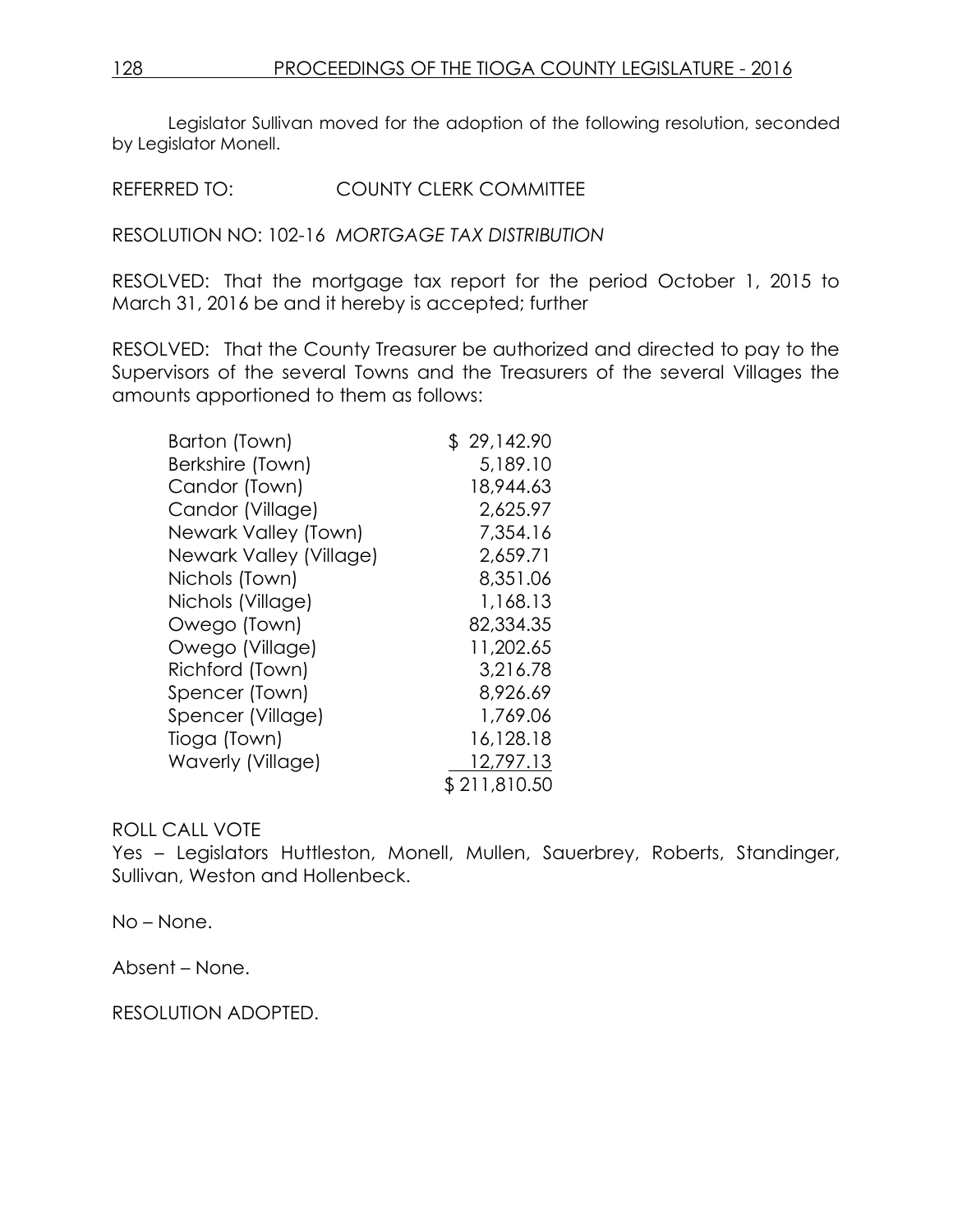Legislator Sullivan moved for the adoption of the following resolution, seconded by Legislator Monell.

| REFERRED TO:          | <b>FINANCE COMMITTEE</b>          |
|-----------------------|-----------------------------------|
| RESOLUTION NO. 103-16 | REQUEST STATE TO FUND MANDATED    |
|                       | DISTRICT ATTORNEY SALARY INCREASE |

WHEREAS: On December 24, 2015, New York State Commission on Legislative, Judicial, and Executive Compensation voted to recommend increasing all state judge salaries in 2016 and 2018; and

WHEREAS: The recommended increase placed Supreme Court judges' salaries at \$193,000 in 2016 and \$203,000 in 2018 and placed County Court Judges at 95% of a Supreme Court Justice's salary, and on April 1st the state approved the Commission's recommendation; and

WHEREAS: New York State Judiciary Law Section 183-a links judicial salaries to County District Attorney (DA) salaries to be equal or higher than either the County Court Judge or Supreme Court Judge in a county, depending on county size and full-time or part-time status; and

WHEREAS: For over 50 years, the state has funded all salary increases that they imposed on the counties; and

WHEREAS: The District Attorneys Association of the State of New York (DAASNY), recognizing the automatic nature of these increases and its effect on local county budgets, and further to support the counties' position, requested in correspondences with state officials that the state fund this salary increase as well; and

WHEREAS: This salary increase recommendation occurred well after all counties set their 2016 budgets in law, and to the extent that the Commission's recommendations, do in fact, supersede the provisions of Judiciary Law section 221-d as applicable to District Attorney's annual salary; and

WHEREAS: DA's are entitled to the compensation they are owed pursuant to state law for fulfilling the state constitutional and statutory duties related to the enforcement of the state penal law; and

WHEREAS: On April 1, 2016 the State Legislature enacted a \$150 billion State Budget, but did not include the funding for the \$1.6 million in reimbursement costs for the increase in DA salaries; and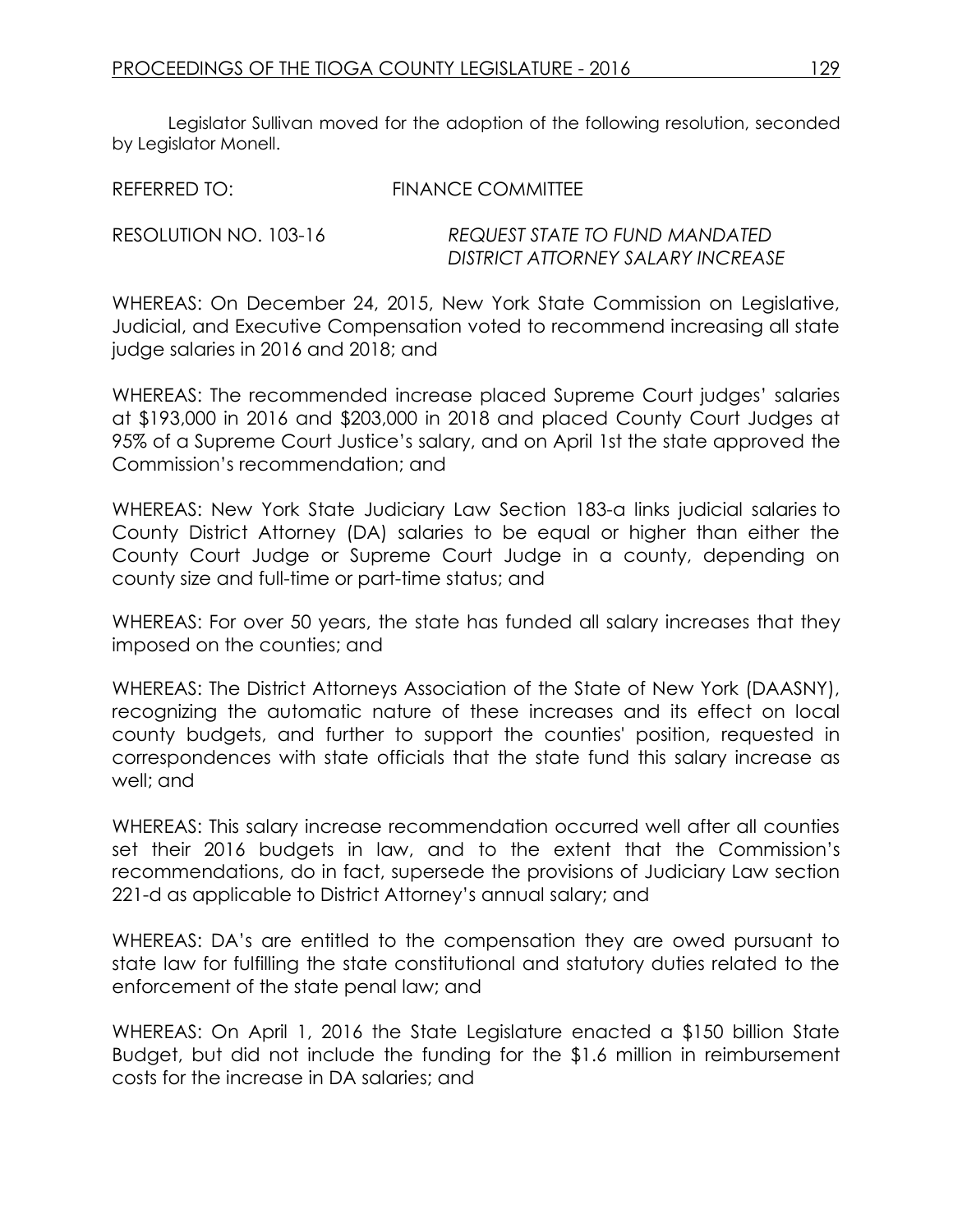WHEREAS: The state has been careful over the past few years to avoid shifting costs to the local tax base, mindful of the impact locally with the state imposed property tax cap, and for many counties this salary increase represents approximately 1/3 of their total allowable property tax growth for all government operation in 2016; now therefore be it

RESOLVED: That the County of Tioga calls on the State of New York to immediately pass legislation and pay for this increase retroactive to April 1, 2016, and not pass this unfunded mandate on to local taxpayers.

# ROLL CALL VOTE

Yes – Legislators Huttleston, Monell, Mullen, Sauerbrey, Roberts, Standinger, Sullivan, Weston and Hollenbeck.

No – None.

Absent – None.

RESOLUTION ADOPTED.

Legislator Monell moved for the adoption of the following resolution, seconded by Legislator Hollenbeck.

| REFERRED TO:          | FINANCE/LEGAL COMMITTEE                                                            |
|-----------------------|------------------------------------------------------------------------------------|
| RESOLUTION NO. 104-16 | AUTHORIZE COUNTY DEPARTMENT HEADS<br>TO NEGOTIATE AND EXECUTE<br>CERTAIN CONTRACTS |

WHEREAS: County Law permits this Legislative Body to delegate to County Department Heads the authority to negotiate and execute contracts upon such terms and conditions it deems appropriate within the authorized annual appropriations; therefore be it

RESOLVED: That within the amounts annually appropriated by this Legislature in the Annual County Budget, County Department Heads are authorized and empowered to negotiate and enter into contracts for procurement of goods and services valued at \$10,000 or less without having to obtain prior Legislative approval by resolution.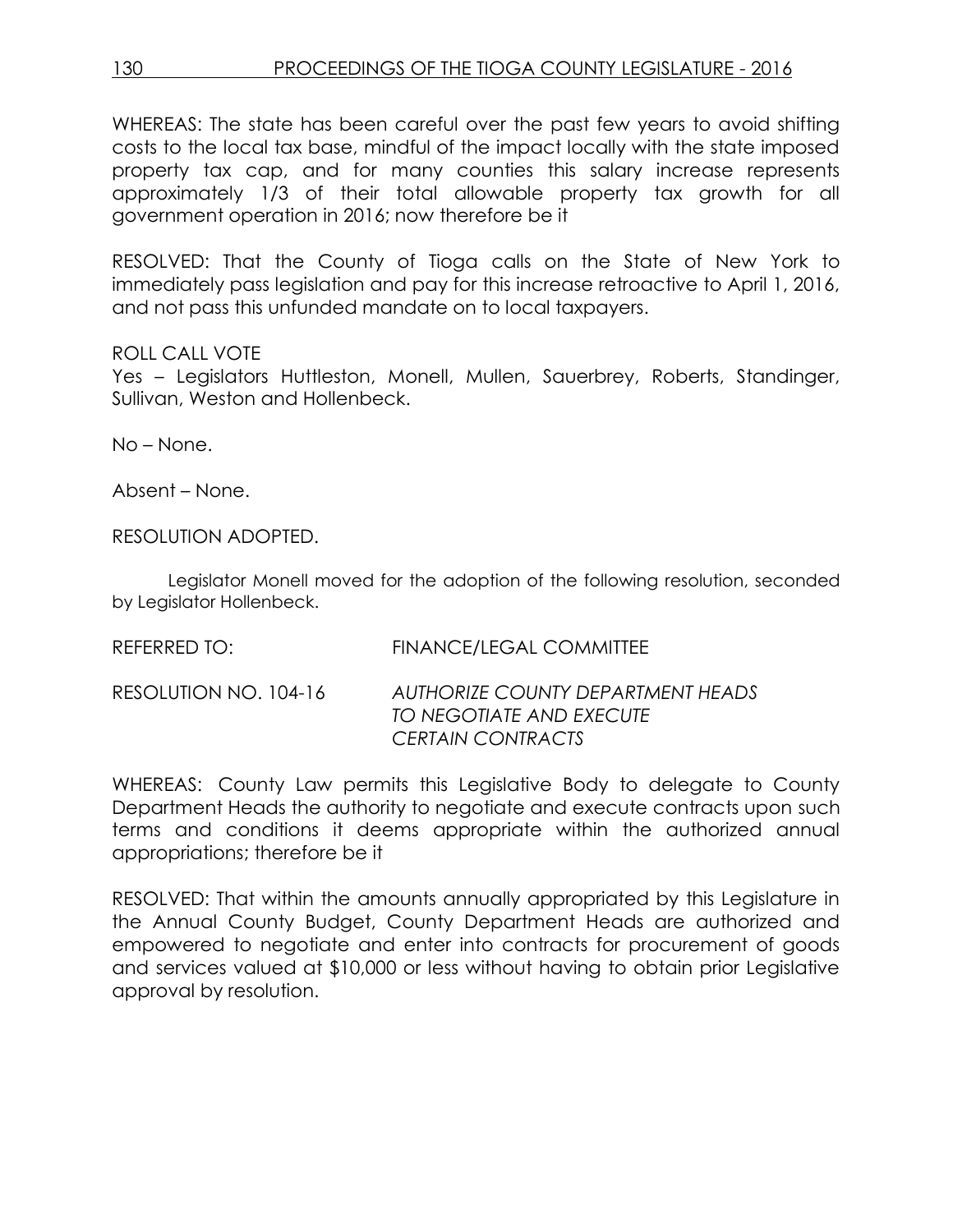ROLL CALL VOTE

Yes – Legislators Huttleston, Monell, Mullen, Sauerbrey, Roberts, Standinger, Sullivan, Weston and Hollenbeck.

No – None.

Absent – None.

RESOLUTION ADOPTED.

Legislator Standinger moved for the adoption of the following resolution, seconded by Legislator Sullivan.

| REFERRED TO:          | <b>HEALTH &amp; HUMAN SERVICES COMMITTEE</b><br>PERSONNEL COMMITTEE              |
|-----------------------|----------------------------------------------------------------------------------|
| RESOLUTION NO. 105-16 | <b>RENEW CONTRACT</b><br><b>SUPERIOR GROUP</b><br><b>TIOGA EMPLOYMENT CENTER</b> |

WHEREAS: Broome & Tioga Counties, in partnership through the Broome/Tioga Workforce Development Board, provides for the delivery of employment and training services under the Workforce Innovation Opportunity Act 2015; and

WHEREAS: The Tioga Employment Center continues to have a need for a Resource Room Aide to assist individuals in the Employment Center's Resource Room with operation of computers and various computer programs, to instruct clients on how to use NYS Dept of Labor job site, and to assist clients in accessing employment opportunities; and to assist Workforce staff and businesses in maintaining current job listings; and

WHEREAS: Superior Group is able to provide such services for the Tioga Employment Center, from July 1, 2016 to June 30, 2017, and said contract is to be funded entirely by the Workforce Innovation Opportunity Act; and

WHEREAS: The funds necessary for said contract were included in the WIOA PY 2016 Budget under the WIOA Grant; and

WHEREAS: The Supervisor of the Tioga Employment Center is authorized to enter into such contract as indicated; and

WHEREAS: Said contract would provide for compensation at the bill rate of \$11.52 per hour at a maximum of 25 hours per week from July 1, 2016 through June 30, 2017; therefore be it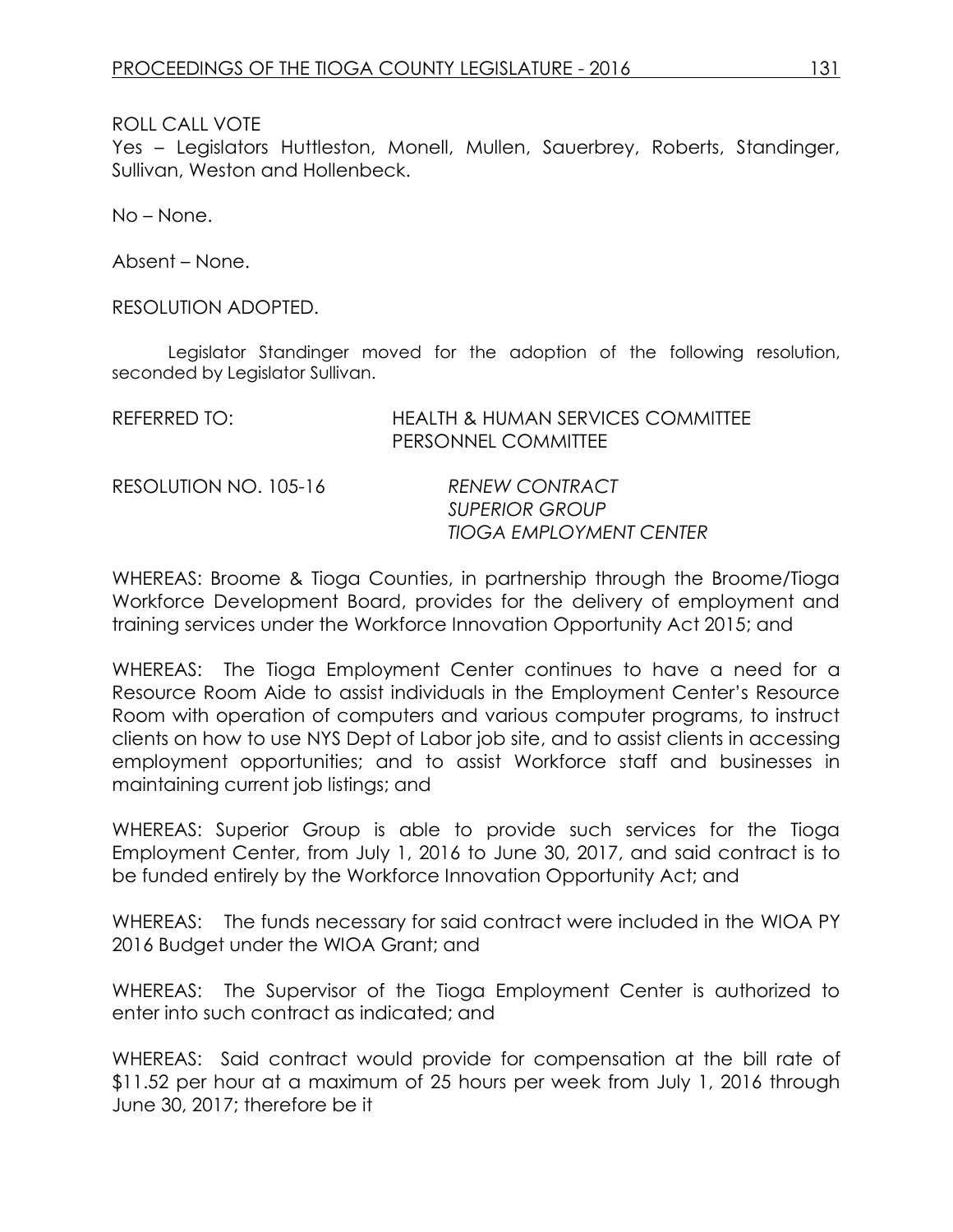RESOLVED: That the Tioga County Legislature authorize the Supervisor of Tioga Employment Center to enter into a contract, upon approval by the County Attorney, with Superior Group at the bill rate of \$11.52 per hour for a maximum of 25 hours per week, effective July 1, 2016 through June 30, 2017.

ROLL CALL VOTE

Yes – Legislators Huttleston, Monell, Mullen, Sauerbrey, Roberts, Standinger, Sullivan, Weston and Hollenbeck.

No – None.

Absent – None.

RESOLUTION ADOPTED.

Legislator Roberts moved for the adoption of the following resolution, seconded by Legislator Sullivan.

| REFERRED TO:          | <b>PUBLIC WORKS COMMITTEE</b><br>PERSONNEL COMMITTEE                                   |
|-----------------------|----------------------------------------------------------------------------------------|
| RESOLUTION NO. 106-16 | AUTHORIZE APPOINTMENT OF<br><b>COMMISSIONER OF PUBLIC WORKS</b><br><b>GARY HAMMOND</b> |

WHEREAS: Resolution 135-15 appointed Gary Hammond Commissioner of Public Works with a one year probationary period; and

WHEREAS: The one year appointment commenced on May 13, 2015; and

WHEREAS: Resolution 135-15 states that Mr. Hammond is eligible for an appointment to a four-year term as Commissioner of Public Works at the end of the one year probationary appointment; therefore be it

RESOLVED: That the Tioga County Legislature authorizes the appointment of Gary Hammond, Commissioner of Public Works for a four-year term, effective May 13, 2016 through May 12, 2020; and be it further

RESOLVED: That Mr. Hammond's salary for 2016 shall remain at his current annual rate.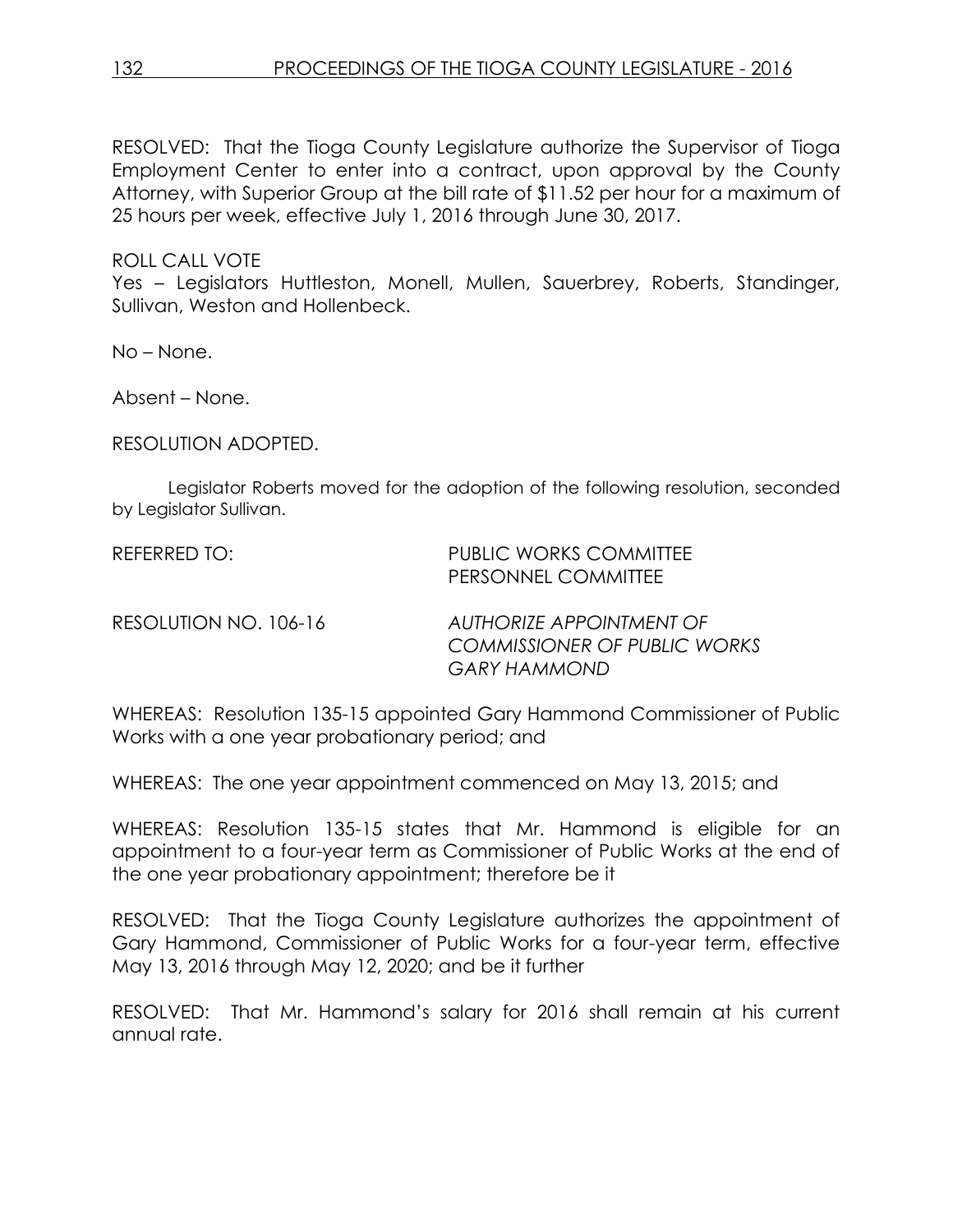#### ROLL CALL VOTE

Yes – Legislators Huttleston, Monell, Mullen, Sauerbrey, Roberts, Standinger, Sullivan, Weston and Hollenbeck.

No – None.

Absent – None.

#### RESOLUTION ADOPTED.

Legislator Monell moved for the adoption of the following resolution, seconded by Legislator Hollenbeck.

| REFERRED TO:          | <b>FINANCE COMMITTEE</b><br>PERSONNEL COMMITTEE                   |
|-----------------------|-------------------------------------------------------------------|
| RESOLUTION NO. 107-16 | CREATE AND FILL TEMPORARY, FULL-TIME<br>CLERK (SEASONAL) POSITION |

WHEREAS: Legislative approval is required for the creation of any new positions within Tioga County; and

*TREASURER'S OFFICE* 

WHEREAS: The Tioga County Treasurer has a need to hire a temporary, full-time Clerk to work during the summer season to provide clerical support within the Treasurer's Office; and

WHEREAS: Resolution 196-09 established the hourly rate of pay for seasonal Clerks at minimum wage, plus one dollar; and

WHEREAS: The Treasurer appropriately budgeted for this seasonal position; therefore be it

RESOLVED: That the County Treasurer is hereby authorized to create and fill one (1) temporary, full-time position of Clerk (Seasonal) at the rate of \$10.00/hour (minimum wage plus \$1.00) effective May 23, through September 2, 2016.

# ROLL CALL VOTE

Yes – Legislators Huttleston, Monell, Mullen, Sauerbrey, Roberts, Standinger, Sullivan, Weston and Hollenbeck.

No – None.

Absent – None.